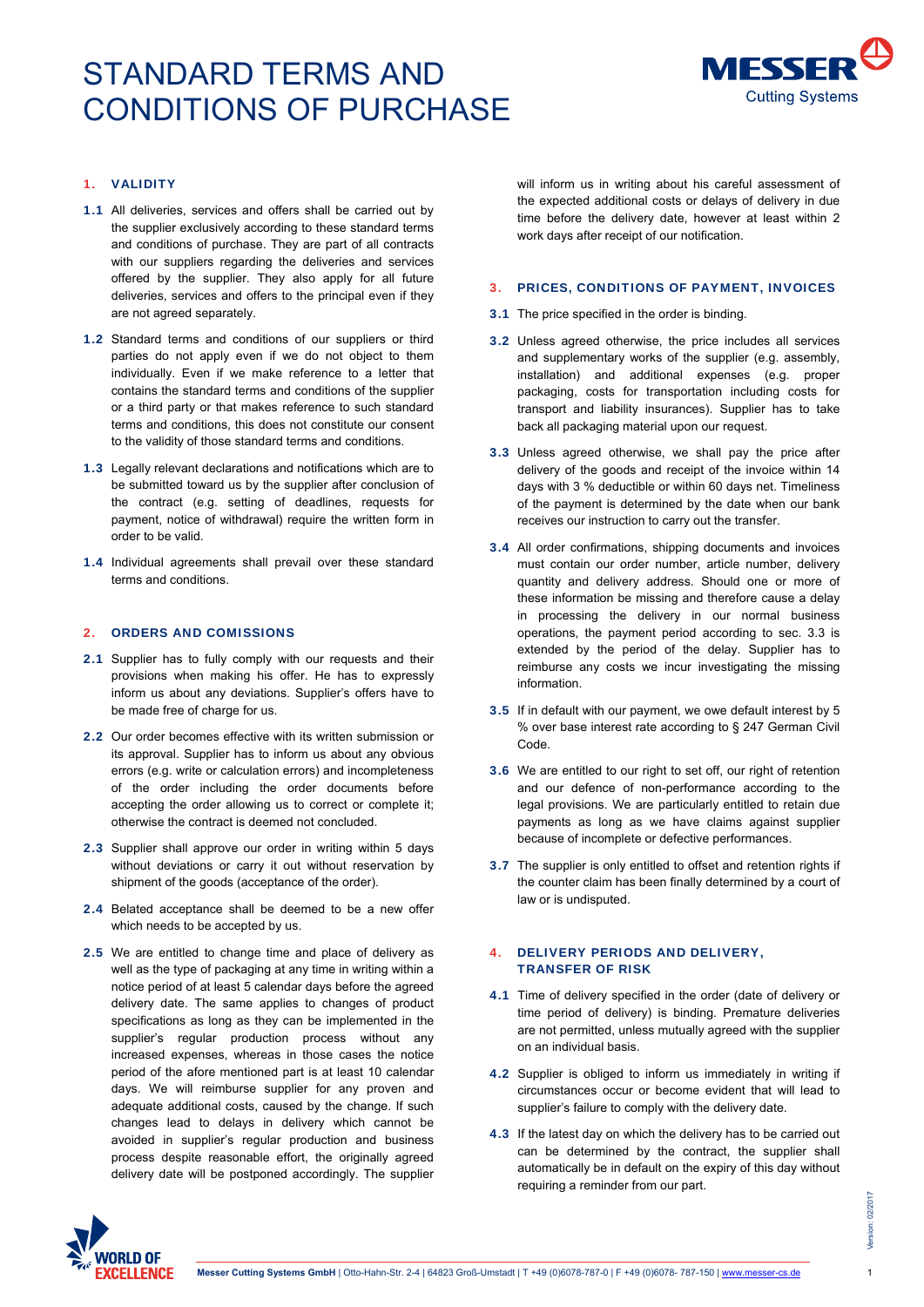

- 4.4 If the supplier is in delay with the delivery we are entitled to our legal claims without any restrictions including our right to withdrawal from the contract and our claim for compensation of damages instead of delivery after exceeding a reasonable time period set by us.
- 4.5 We are entitled to demand payment of a contractual penalty for delivery delays, after prior submission of a written warning to the supplier, for each begun week in default of 0,5 % and a maximum of 5 % of the net order value. The contractual penalty shall be set off against the damages for delay to be paid by the supplier.
- 4.6 Partial deliveries by the supplier are not permitted without our prior written consent.
- 4.7 Supplier is not entitled to have third parties (e.g. subcontractors) perform his services without our prior written consent. The supplier bears the procurement risk for his performances.
- 4.8 The delivery shall be effected "free at domicile" including packaging at the address specified in the order. If an address is not specified and not agreed otherwise, delivery is to be performed at our place of business in Groß-Umstadt. The delivery address is also the place of performance.
- 4.9 In case of foreign business transactions delivery shall be carried out based on the INCOTERMS 2010 DDP (Delivered Duty Paid) to the address specified in the order. In addition the Uniform Customs and Practice for documentary credits (UCP) apply in their version valid at the time of conclusion of the contract unless otherwise agreed in writing in the contract or in these standard terms and conditions.
- 4.10 Each delivery shall be accompanied by a delivery note stating the date (issue and dispatch), content of the delivery (article number and quantity) and our order identification (date and number). If the delivery note is missing or incomplete we are not responsible for delays in processing and payment resulting from this.
- 4.11 The risk of accidental loss or accidental deterioration of the goods shall pass to us, even if the shipment was agreed, not before delivery of the goods at the place of performance. If an acceptance is agreed, the acceptance determines the passing of risk. Also if an acceptance is agreed, the legal regulations of the German Civil Code on contracts to produce a work shall apply.

## 5. PROVISIONS OF MATERIALS

5.1 We reserve the property and copyrights of our orders, commissions and drawings, illustrations, calculations, descriptions and other documents submitted to the supplier. The supplier is not permitted to make them available to third parties, publish them, use or duplicate them himself or by third parties without our expressed consent. He is obliged to completely return all these documents upon our request if they are no longer needed

for proper business operations or if negotiations do not lead to the conclusion of a contract. Any copies made by the supplier have to be destroyed; this excludes any documents stored pursuant to the statutory storage duties and the storage of data as a backup as a part of usual data storage practice.

- 5.2 Tools, equipment and models, samples, software, works or works in progress submitted to the supplier or produced for the purposes of the contract and invoiced by the supplier remain our property or become our property. Supplier is obliged to mark these items as our property, store them carefully, protect them against damages of any kind and use them only for the purposes of the contract. Costs for maintenance or repair of these items shall be borne by both parties equally if not agreed otherwise. However, supplier shall bear all costs if they are caused by defects of items produced by the supplier or if they are caused by inappropriate handling by the supplier, his employees or other agents of the supplier. The supplier shall immediately inform us about any significant damage to the items. Upon our request he is obliged to return the items to us in proper condition when they are no longer needed to fulfil the contract.
- 5.3 The reservation of proprietary rights by the supplier is only valid if it relates to the payment duties for the ordered products where the supplier maintains proprietary rights .<br>until payment is made. Especially extended and lengthened reservation of proprietary rights is excluded.

## 6. QUALITY / DEFECTIVE DELIVERY

- 6.1 Supplier guarantees to comply with all applicable statutory, official or contractually agreed requirements and European legal standards, especially, but not limited to, security provisions and statutory prohibitions, regarding all products to be delivered or produced while performing the services and deliveries of the products. In addition, supplier guarantees that all services or products, that shall be delivered, comply with all our given quality requirements and technical specifications. All documentation or declaration, required in the contract or by law, constitute an essential part of each delivery and has to comply with the statutory provisions and commercial customs. Supplier guarantees that all deliveries, services and products fully comply with the provisions of the RoHS Directive, the so called REACH regulation and the Electrical and Electronic Equipment Act (ElektroG), to the extent that the products and services fall under those provisions. This also applies for any statutory provisions on declaration and registration. In relation to us and our customer supplier is considered to be the distributor of the delivered products or the products to be delivered to the customer with all corresponding obligations. Supplier indemnifies us from all third parties' receivables and claims that may arise from the breach of any of the provisions above.
- 6.2 In case of defects in quality and defects in title of the goods (including wrong and short delivery, improper

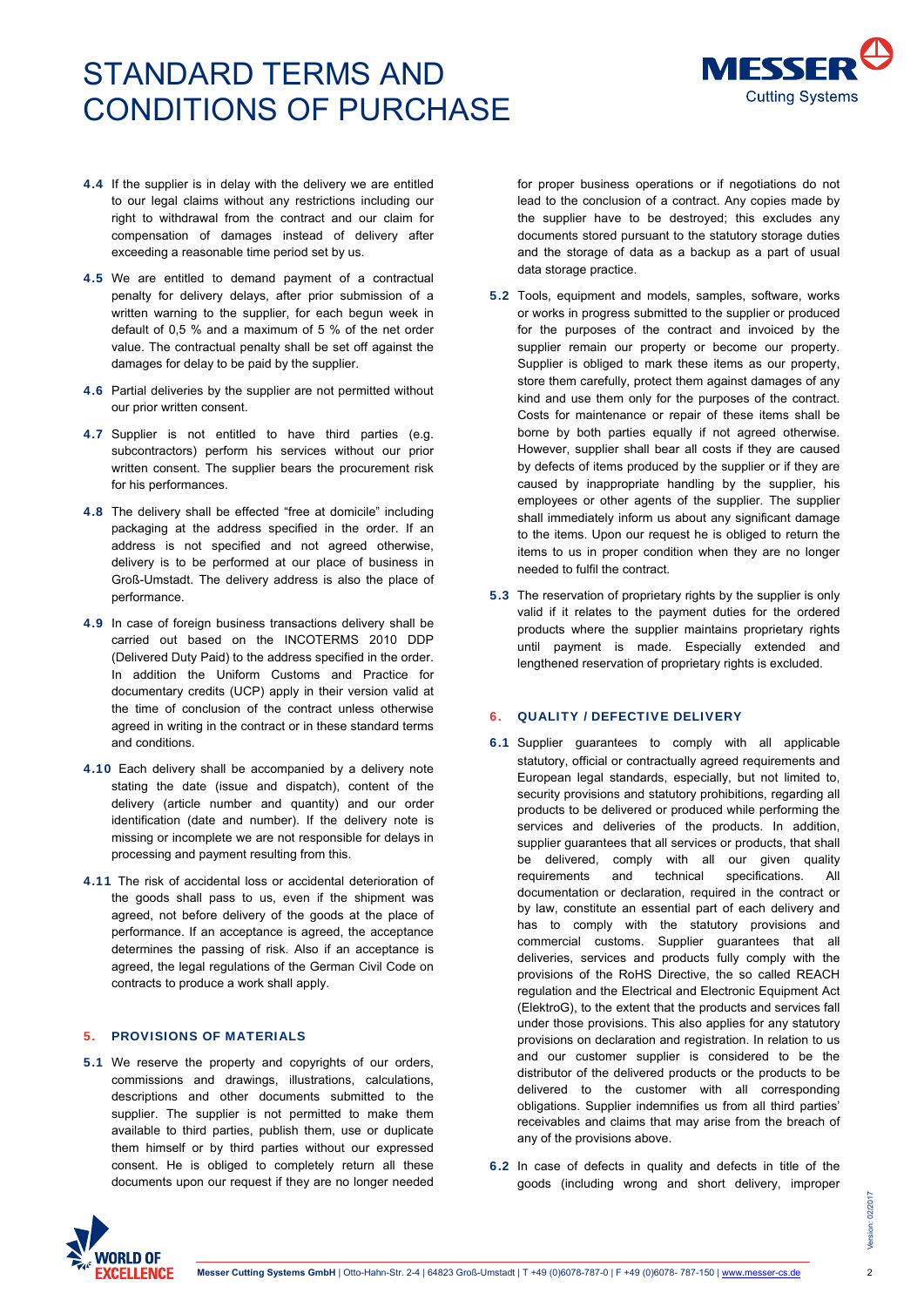

assembly and defective guides for assembly, operation or usage) and other breaches of duty by the supplier, the legal provisions shall apply with the following exceptions.

- 6.3 According to the legal provisions the supplier is liable for the goods to be in the contractually agreed condition at the time of passing of the risk to us. In any case, those product descriptions that are the subject matter of the respective contract or incorporated in the contract in the same way as these standard terms and conditions – in particular due to identification or reference in our order – shall be deemed the contractual agreement on the properties and conditions, regardless whether the product description originates from us, the supplier or the producer.
- 6.4 Notwithstanding § 442 sec. 1 sentence 2 German Civil Code we shall be entitled to unrestricted warranty claims if the defect remains unknown to us upon conclusion of the contract as a result of gross negligence.
- 6.5 The commercial duty to examine and to notify defects shall be governed by the statutory provisions (§§ 377, 381 German Commercial Code) with the following exceptions. Our duty to inspect is limited to defects that are obvious upon visual inspection of the incoming goods by an external examination including the delivery papers and at the quality control by way of a random sample test procedure (e.g. transport damages, wrong and short deliveries). If an acceptance is agreed, the obligation to inspect the goods does not apply. For the rest it depends to what extent an inspection taking into account the particular circumstances of the individual case is feasible within the proper course of business. Our obligation to give notice of defects that are discovered later remains unaffected. In all cases our objection (notification of defect) is deemed timely and without delay when the supplier receives the notice within 10 working days.
- 6.6 The costs spent by the supplier for the purposes of testing and remedying defects shall be borne by the supplier even if it turns out that there was in fact no defect. Our liability for damages caused by an unjustified request to remedy defects remains unaffected; insofar we are only liable if we recognized or gross negligently did not recognize that there was no defect present.
- 6.7 If the supplier does not fulfil his obligation to supplementary performance – at our option either by remedying the defect (remedying defect) or by delivering a good which is free from defects (substitute delivery) – within an appropriate time period set by us, we shall be entitled to remedy the defect ourselves, perform a coverage purchase and demand reimbursement of our necessary costs or an appropriate advance payment from the supplier. If the supplementary performance by the supplier failed or is unacceptable for us (e.g. because of particular urgency, risk to operational safety or to prevent disproportionately large damages) we are not obliged to give a notice period; the supplier shall be informed immediately if at all possible in advance.
- 6.8 As for the rest we shall be entitled to reduction of the purchase price or withdrawal from the contract according to the legal provisions in case of defects in quality and defects in title. We are also entitled to claims for damages and reimbursement of expenses according to the legal provisions.
- 6.9 By acceptance or approval of samples or test products submitted to us we do not agree to waive the right of defect claims.
- 6.10Upon receipt by the supplier of our written defect notification the statutory limitation of guarantee claims is inhibited. In case of replacement delivery or removal of defects the defects liability period for the replaced or mended goods restarts unless we had to assume from the behaviour of the supplier that he did not feel committed to this action but carried out the removal of defects or replacement delivery as a gesture of good will or similar reasons.

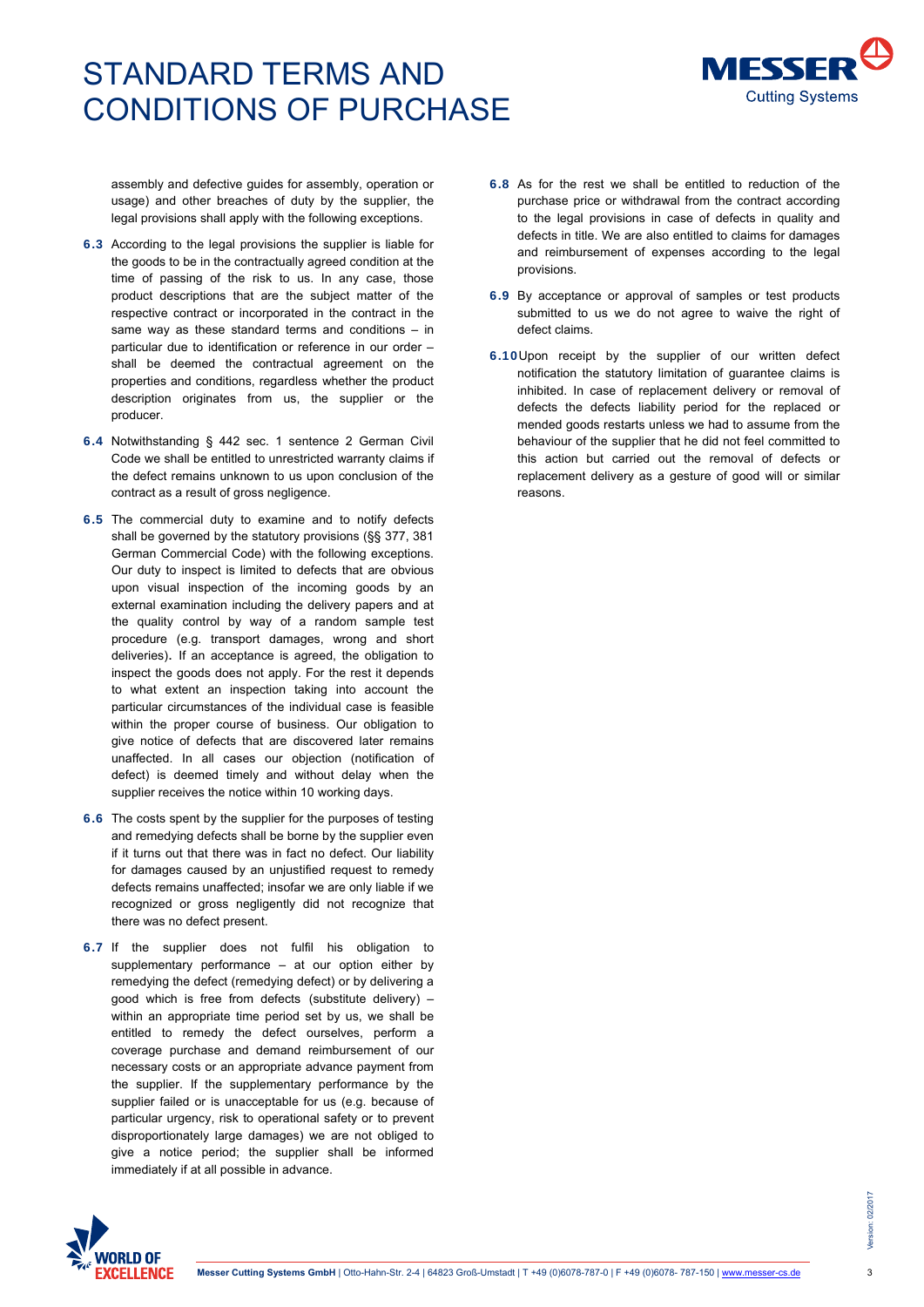

# 7. PRODUCT LIABILITY

- 7.1 The supplier shall be responsible for all claims asserted by third parties based on damages to property or persons, which can be traced back to a defective product which he delivered and shall be obliged to release us from any liability that may result. If we are obliged to carry out a recall campaign toward third parties due to an error of products delivered by the supplier, the supplier shall cover all costs related to the recall campaign.
- 7.2 The supplier is obliged at his own cost to maintain a product liability insurance policy for the duration of a possible product liability with an appropriate cover sum, which, unless otherwise agreed on an individual basis, does not have to cover the risk of a recall or punitive or similar damages. Upon our request the supplier shall send a copy of the product liability insurance policy to us at any time.

#### 8. PROTECTIVE RIGHTS

- 8.1 The supplier shall be responsible for insuring that no third party protection laws are breached in connection with products produced by the supplier or on behalf of the supplier in countries of the European Union, Northern America and other countries.
- 8.2 The supplier is obliged to indemnify us from all claims that third parties raise against us in connection with the breaches of the commercial protection laws mentioned in sec. 8.1 and will refund us all necessary expenses in connection with the demands. This claim is irrespective of any fault of the supplier.

## 9. SUPPLIER RECOURSE

- 9.1 We are entitled without restrictions to our statutorily determined rights of recourse within a supplier chain (supplier recourse according to §§ 478, 479 German Civil Code) as well as claims for defects. We are entitled to demand a certain type of supplementary performance (remedying defects or replacement delivery) that we owe to our customer. Our legal right to choose (§ 439 sec. 1 German Civil Code) remains unrestricted.
- 9.2 Before we approve or fulfil a claim for defects, raised by our customer against us (including a claim to repay expenses according to §§ 478 sec. 3, 439 sec. 2 German Civil Code) we will inform the supplier including a short notification of the facts and request from him a written statement. If the supplier does not submit his statement to us within reasonable time and no amicable solution is found, the fulfilled claim for defects is regarded as owing to our customer; in that case the supplier shall be responsible for supplying counter evidence.

9.3 Our claims arising from supplier recourse also apply if we or our customer further processed the product, e.g. by implementing it into another product, prior to delivery to a consumer.

#### 10. SPARE PARTS

- 10.1 The supplier is obliged to keep spare parts for the products delivered to us available for a time period of at least 10 years after delivery.
- 10.2 If the supplier intends to stop the production of spare parts for the products delivered to us, he shall inform us immediately after his decision. This decision has to – subject to section  $10.1 -$  be made at least 12 months before production is stopped.

### 11. LIMITATION PERIODS

- 11.1 The statutory limitation periods for claims of both parties shall apply with the following exceptions.
- 11.2 Notwithstanding § 438 sec. 1 no. 3 German Civil Code the limitation period for claims arising due to defects shall be 3 years beginning with the date of the passing of the risk. Risk passes not before delivery at the address specified by us. If an acceptance is agreed, the limitation period begins with the acceptance. The 3 year limitation period also applies for claims arising from defects in title, whereas the statutory limitation period for claims for the restitution of property (§ 438 sec. 1 no. 1 German Civil Code) remains unaffected; beyond that, claims arising from defects in title are not subject to limitation for as long as the third party's right – especially in lack of limitation – can be brought against us.
- 11.3 The statutory limitation periods regarding purchase contracts including the above mentioned extension apply – to the extent permitted by law – for all claims arising from defects. If we are entitled to non-contractual claims for damages, the regular statutory limitation period (§§ 195, 199 German Civil Code) shall apply unless in the individual case the application of the limitation periods under the law governing the sales of goods or services leads to a longer limitation period.

# 12. MINIMUM WAGE, USE OF SUB-CONTRACTORS, RIGHT TO CANCEL

12.1 The supplier is obliged to comply with the minimum wage regulations (MiLoG) in its currently valid version. We reserve the right to require the supplier to provide current evidence of compliance with the minimum wage regulation, e.g. listing of the working hours performed and the wages paid for them.